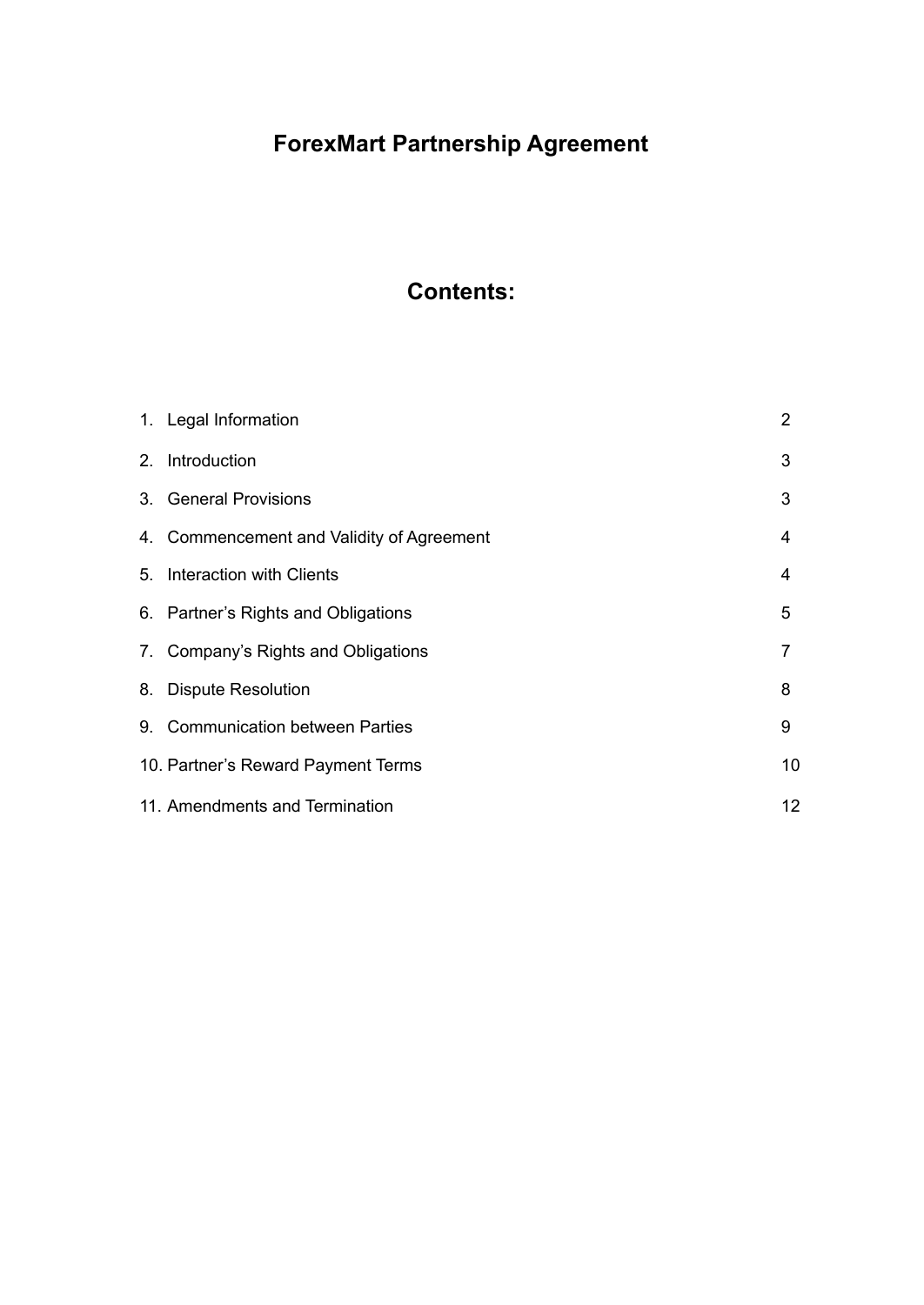#### **Partnership Agreement**

Tradomart SV Ltd. is a company incorporated under the Laws of Saint Vincent and the Grenadines with Registration Number 23071 IBC 2015 having its head office at Shamrock Lodge, Murray Road, Kingston St. Vincent & the Grenadines on the one part and of ID / Passport No baving address at or example of the company duly registered and existing under the laws of having its registered address at (hereinafter referred to as the "Partner"), on the other part. The Parties hereby agree as follows.

# **Definitions**

Unless otherwise explicitly indicated, the following terms in this Partnership Agreement shall be defined as follows:

**"Banner**" shall mean a block advertisement that contains a link to the Company's official website.

**"Client"** or **"Customer**" shall mean any individual who uses the products and services of the Company through an account opened with it and is subject to the Customer Agreement.

**"Customer Agreement"** shall mean the Company's official documentation indicating the terms, conditions, and agreement between the Client and the Company that is accepted upon opening an account with the Company. The relevant link to the affiliate account is the Partner's account opened by the Company for commission payments in accordance with the Agreement.

**"Official Website"** shall mean the Company's website under the domain name www.forexmart.com and any other domain that the Company operates in languages other than English.

**"Partner"** shall mean any individual or legal entity who has entered into a partnership with the Company, whose general purpose is to refer Clients to the Company and who is subject to the Partnership Agreement.

**"Partner (affiliate) group"** is a group of Clients referred to the Company by the Partner.

**"Parties"** shall mean the Company, the Partner, and the Client involved.

**"Trademark"** shall mean all the Company's registered trademarks ("ForexMart", "Tradomart"), logos, and brands owned by the Company including all other related trademarks may they be local or international, which are protected under the corresponding laws.

# **1. Legal Information**

1.1 ForexMart (hereinafter referred to as 'ForexMart' or the 'Company' or 'Us/We') is an investment firm that operates worldwide.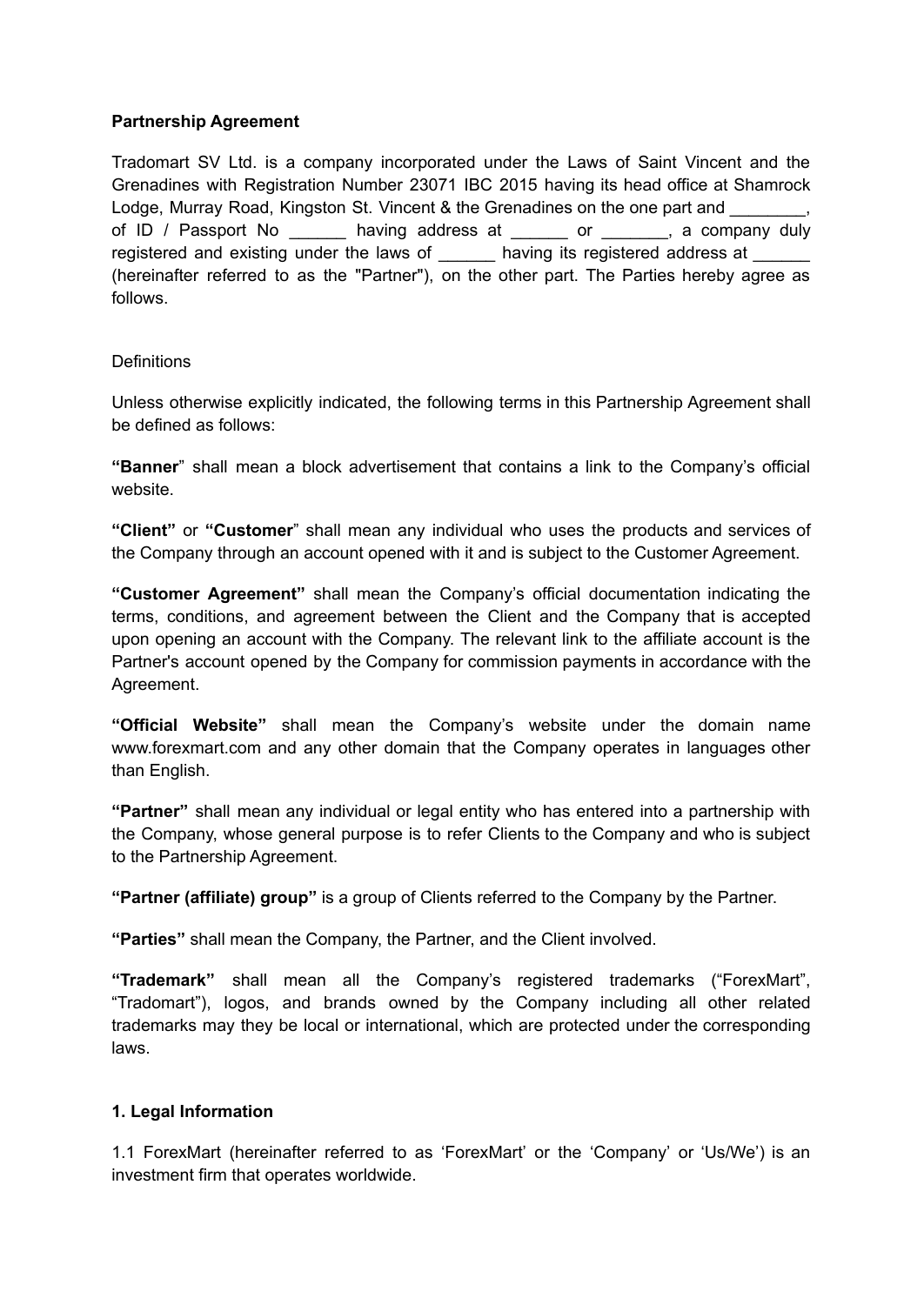1.2 Tradomart SV Ltd. is a company incorporated under the Laws of Saint Vincent and the Grenadines with Registration Number 23071 IBC 2015 having its head office at Shamrock Lodge, Murray Road, Kingston St. Vincent & the Grenadines.

1.3 The Partner (hereinafter referred to as 'You' or the 'Partner') acknowledges that the Company's official language is English.

#### **2. Introduction**

2.1 This Partnership Agreement is made between the Partner and the Company.

2.2 This Partnership Agreement sets the parameters of the relationship between the Partner and the Company. It cannot be negotiated or overruled by any prior agreements or arrangements made between the Partner and the Company.

2.3 The Partnership Agreement governs the relationship between the Partner and the Company. It supplies all the necessary information to the Partner prior to any action done within the effectiveness of the partnership.

2.4 Since this agreement is made between the Parties who are in geographically remote regions, the present Partnership Agreement is not required to be signed by either the Partner or the Company or both Parties, in order to be legally binding.

2.5 The Partner hereby acknowledges that he/she has read, understood, and accepted this Partnership Agreement with amendments made from time to time along with its ancillary documents.

#### **3. General Provisions**

3.1 The Partnership Agreement has legal and binding power. It shall be considered the public offer addressed to the general public, whether individual or juridical. It shall take effect immediately upon the Partner's acceptance of the current Agreement.

3.2 The Partner must meet all registration requirements, fulfill qualification conditions, and satisfy every requirement of the corresponding jurisdictions and regulatory bodies. These registration requirements, qualification conditions, and other regulatory requirements shall apply to the Partner throughout the term of the Partnership Agreement.

3.3 The Partner shall act as a mediator between the Client and the Company.

3.4 The Partner shall fulfill his/her duties by introducing and explaining the Company's products and services to Clients and encouraging them to use such products and services through an account opened with the Company, as well as enhancing the experience offered to Clients.

3.5. The Partner unconditionally acknowledges that all Clients referred to the Company are the Company's Clients.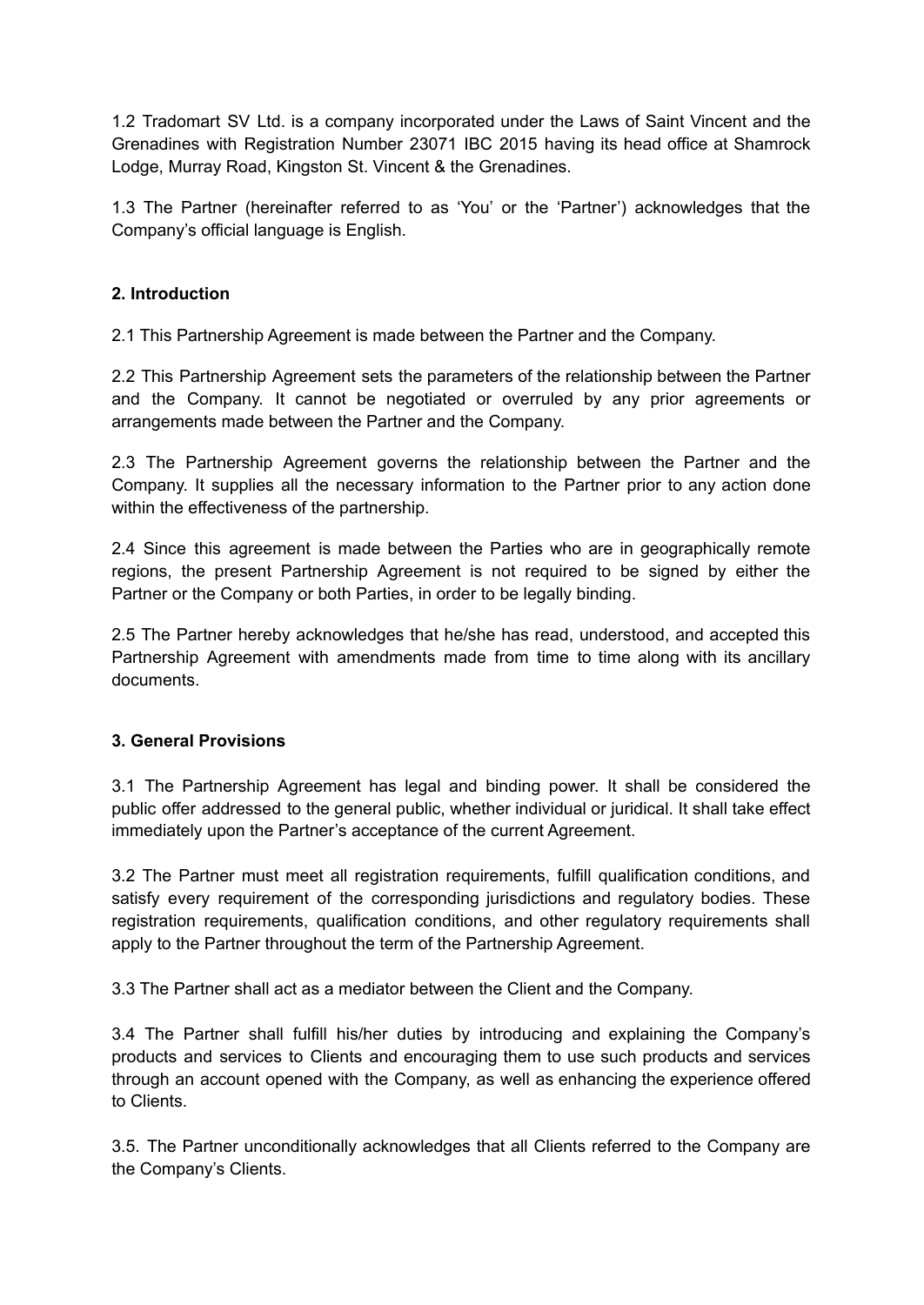3.6 The main language of this Partnership Agreement is English. Translations of the present Agreement may be provided to the Partner for his/her convenience. In case of any discrepancies or inconsistencies between the English version and the translation of the present Agreement, the English version shall be of prior importance.

3.7 The affiliate account of the Partner is subject to the Company's Customer Agreement. The Partner can execute trades, make deposits and withdrawals using the affiliate account provided that the Partner has accomplished the registration process, passed the suitability test, and performed all mentioned processes according to the Customer Agreement.

3.8 The Company reserves the right to use average exchange rates in its settlements with Partners due to rapid fluctuations in the exchange rates of national currencies.

# **4. Commencement and Validity of Agreement**

4.1 This Partnership Agreement is not required to be signed by either the Partner or the Company to be legally bound by it; and the Partner has no right of cancellation on the basis that it is a Distance contract.

4.2 The Partnership Agreement will commence on the date on which the Partner receives a notice from the Company via email, but not until all the required documentation has been duly completed by the Partner and received by the Company.

4.3 This Partnership Agreement is valid for 12 months since the date of acceptance by the Partner. Should the conditions of this Agreement be fulfilled, the Agreement shall be effective for an indefinite period of time.

4.4 The Partnership Agreement implies the opening of an affiliate account(s) by the Partner with the Company.

#### **5. Interaction with Clients**

5.1 The Partner may provide any relevant advertising information about the Company from the official website to potential Clients, provided that such information has been verified by the Company as authentic.

5.2 The Partner shall provide the Client with necessary information that includes all relevant instructions, advice, and data that would enable the Client to enter a brokerage service contract with the Company. The Partner is also responsible for explaining the content of the contracts to the Client.

5.3 The Partner shall assist the prospective Client in accomplishing the registration process. Upon opening the account for the Client, the Partner is also obliged to notify the Client of the inherent risks associated with currency trading before signing the Public Offer Agreement.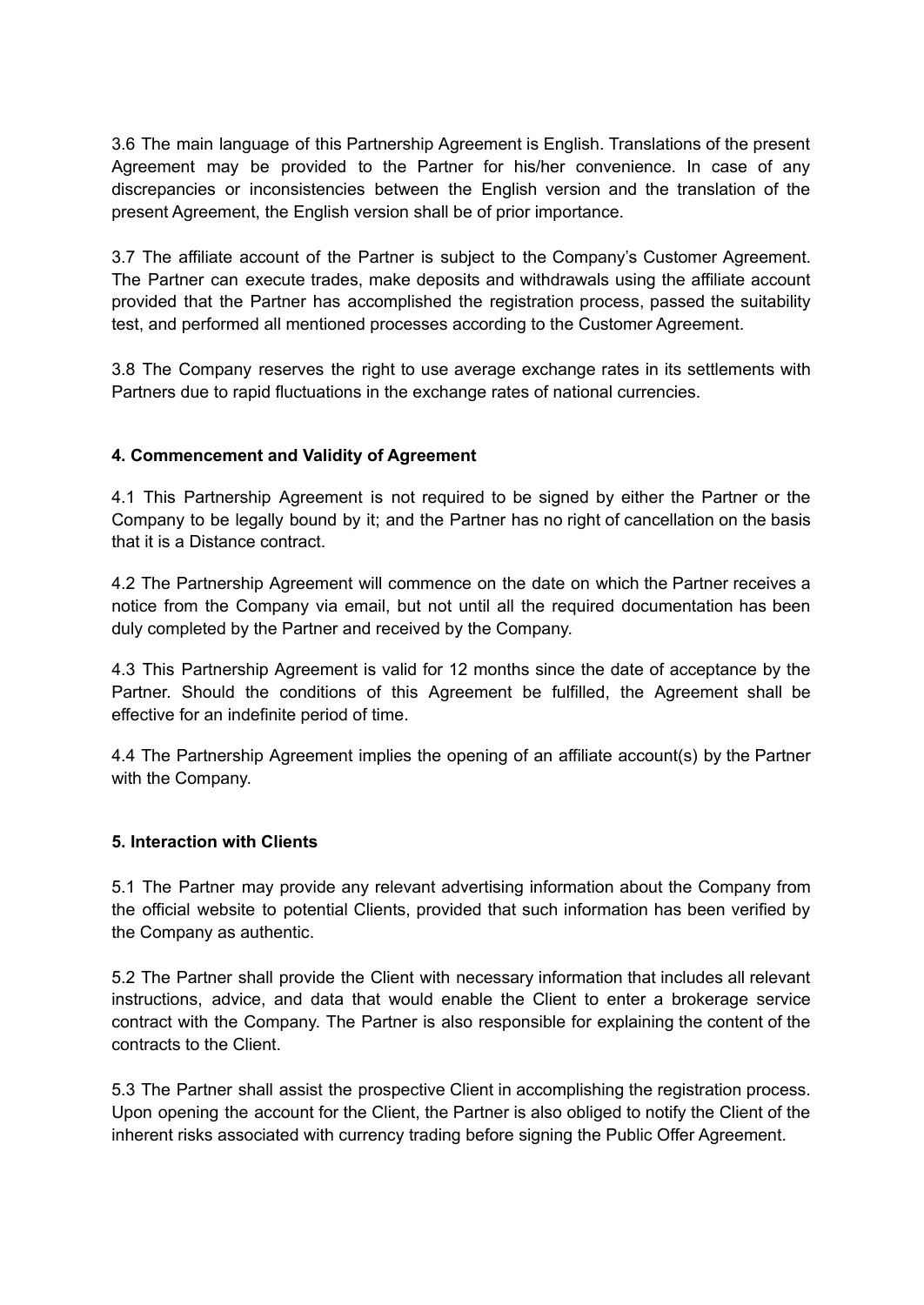5.4 The Partner guarantees and takes responsibility for the legal validity and truthfulness of all information, documents, and contracts supplied by the Client to the Partner and submitted by the Partner to the Company. Furthermore, the Partner shall translate any information, document, and contract into English if needed.

5.5 The Partner has the right to create an ancillary website that contains relevant information about the Company, its activities and its products and services, including brokerage startups and investment services for advertising and informative purposes.

5.6 The Client may choose to decline the Partner's services and opt for being serviced by the Company instead.

5.7 The Client is considered referred if he or she registers with the Company using the following methods:

5.7.1 The Client clicks on a banner or advertisement link that brings them to the official website.

5.7.2 The Client enters the affiliate code provided by the Partner into the registration form

5.7.3 The Partner submits an identification form filled and signed by the Client to the Company as proof that the Client has been referred by the Partner.

5.8 The Partner is prohibited from using illegal and unethical ways of referring Clients. This includes but is not limited to forced redirection to the official website, automatic registration to the affiliate group, and spamming.

5.9 The Partner is prohibited from getting any commission from affiliations that result from referred accounts which are owned by the Partner itself, the Partner's spouse, the Partner's immediate family members, and the Partner's relatives. If the Partner is a legal entity, he/she is prohibited from getting any commission from private accounts of founders or his/her close relatives.

5.10 It is prohibited to move Clients from one affiliate group to another to prevent unfair competition.

#### **6. Partner's Rights and Obligations**

6.1 The Partner reserves the right to create, plan, and implement marketing strategies and advertising campaigns with the approval of the Company.

6.2 The Partner reserves the right to use the marketing strategies, advertising campaigns, and promotional materials provided by the Company. This includes but is not limited to widgets, banners, landing pages, informers, text links, etc.

6.3 The Partner has the right to use the design of the Company's brand products for advertising purposes.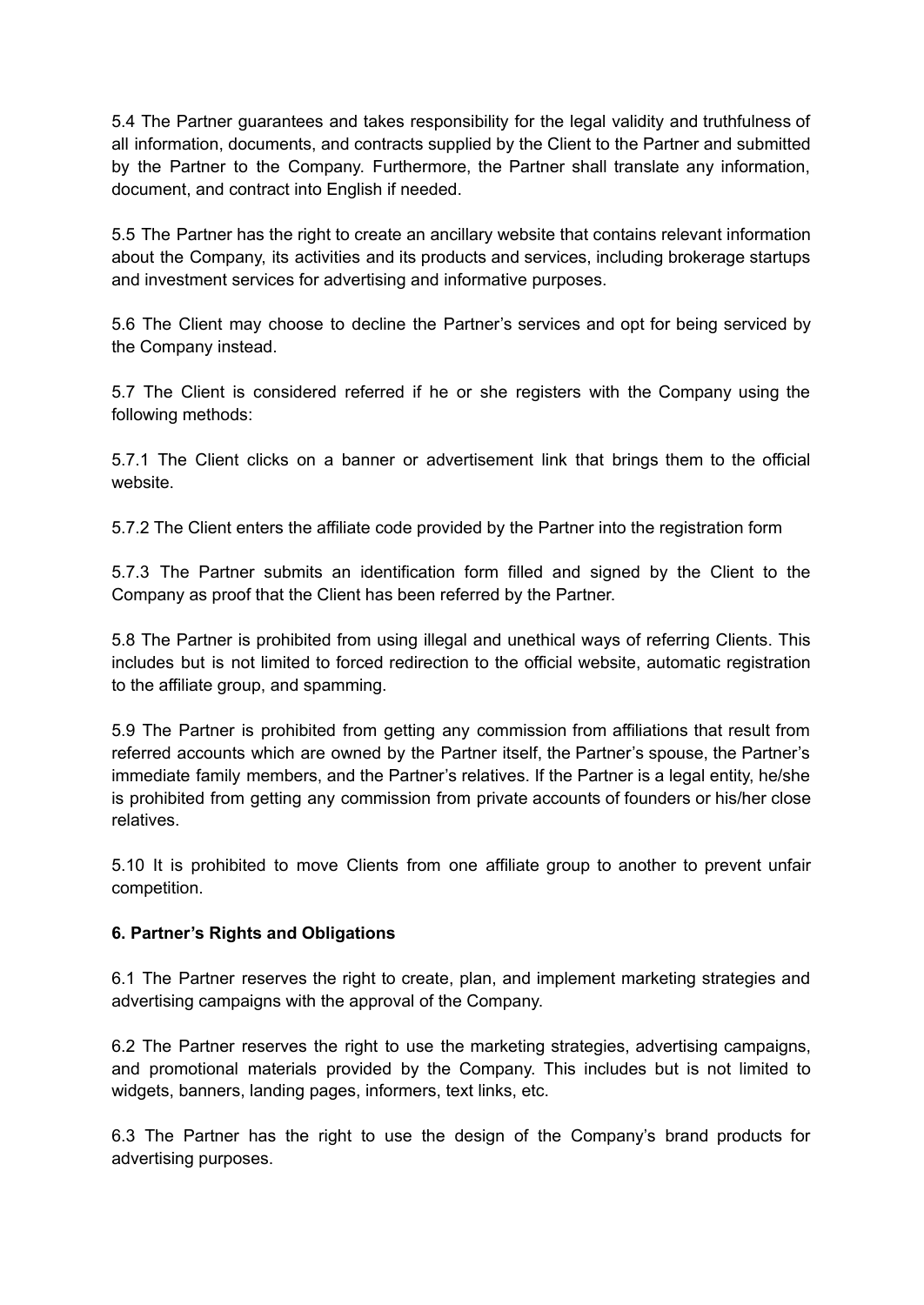6.4 The Partner is obliged to include the Company's relevant information, trademarks, and official website link in case the Partner maintains his or her own website.

6.5 The Partner is obliged to maintain the confidentiality of any information received from the Company within the period of validity of the current Agreement and five (5) years after its termination.

6.6 The Partner is obliged to provide legal, valid, and truthful information to the Company upon registration. Furthermore, it is the Partner's responsibility to notify the Company of any amendments to their submitted information.

6.7 The Partner is obliged to refer new Clients. The Client is considered a referral only if they enter into a brokerage service agreement with the Company and operate on international financial markets under the Customer Agreement.

6.8 The Partner is obliged to be knowledgeable about the Company, its products, services, and activities. The Partner shall learn and convey the information about the Company accurately. The Partner shall be competent at providing the relevant information that is needed to explain the nature of the Company's business to Clients.

6.9 The Partner shall be aware of the financial markets, legal aspects, and the Client's situation. This is necessary for the Partner to provide the Client with appropriate support.

6.10 The Partner is obliged to assist Clients in their business with the Company. Should any problems arise, the Partner is responsible for solving the problem of the Client. In case the Partner is unable to solve the problem, it is the Partner's responsibility to contact the Company's specialists promptly for immediate assistance. The Partner is obliged to provide the necessary information such as account number, order tickets, timestamp, etc.

6.11 The Partner is obliged to report any unlawful or lawful interference in the Partner's activity in accordance with the current Agreement.

6.12 The Partner is obligated to keep all Client's information, data, and transactions confidential.

6.13 The Partner is prohibited from making settlements, accepting funds, taking securities, or gaining properties from the Client. This includes cash and non-cash settlements, whether in local or foreign currency.

6.14 The Partner is prohibited from registering and accepting the Customer Agreement, using the Client's personal information such as login data and passwords, as well a from making any transactions or operations using the Client's account on behalf of the Client unless explicitly stated by the Client through written consent and approved by the Company.

6.15 The Partner is prohibited from delegating his or her responsibilities and authority to any third parties without prior written consent of the Company.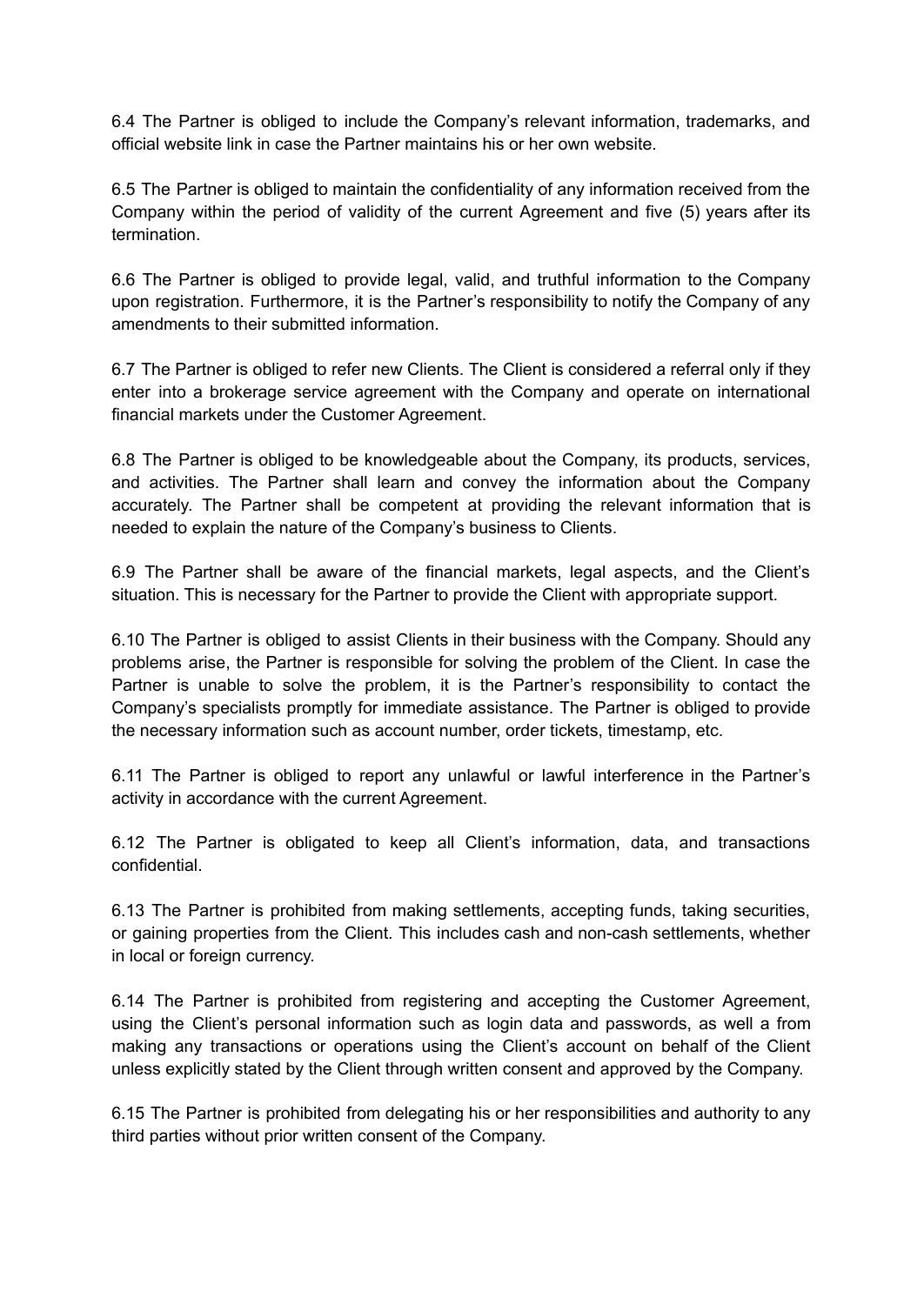6.16 The Partner is prohibited from using the Company's domain names which include "forexmart", "tradomart", "fxmart" and its spelling variations, including conformable words in other languages. Furthermore, the Partner is prohibited from using the mentioned domain names as keywords in search engines.

6.17 The Partner is prohibited from sharing any information of the Company with the third parties.

6.18 The Partner shall nor refer his/her spouse, immediate family members and relatives. If the Partner is a legal entity, it is prohibited from referring private accounts of founders or their close relatives.

# **7. Company's Rights and Obligations**

7.1 The Company has the right to use the information submitted to it by the Partner in anti-money laundering campaigns.

7.2 The Company undertakes the right to terminate the Partnership Agreement or cancel affiliate commissions without prior notice in case of violation of the Partner's rights and obligations.

7.3 The Company has the right to request from the Partner a full and comprehensive report on the status and results of the campaigns used to refer Clients.

7.4 The Company has the right to exclude the Client trading account from the affiliate group in case the account was not replenished within 30 days after registration in the Client Area.

7.5 The Company shall be entitled to terminate the Partnership Agreement if the Client is unable to attract 3 or more Clients within the given 30-day period after the registration in the affiliate program.

7.6 The Company has the right to inform the affiliate group and its Clients of the commissions received by the Partner from the trading operations carried out by the affiliate group on the financial markets.

7.7 The Company is obliged to open trading accounts for the Partner's referred Clients provided that they have fulfilled all the necessary requirements in the registration.

7.8 The Company is obliged to provide Clients with login and passwords so that Clients will be able to conduct transactions and carry out operations.

7.9 The Company is obliged to keep a record of all transactions and operations conducted by the Client.

7.10 The Company is obliged to provide the Partner with the relevant information needed for the Partner to assist the Client e.g. the agreements signed by the Client and the Terms and Conditions that regulate the Client's use of the Company's products and services.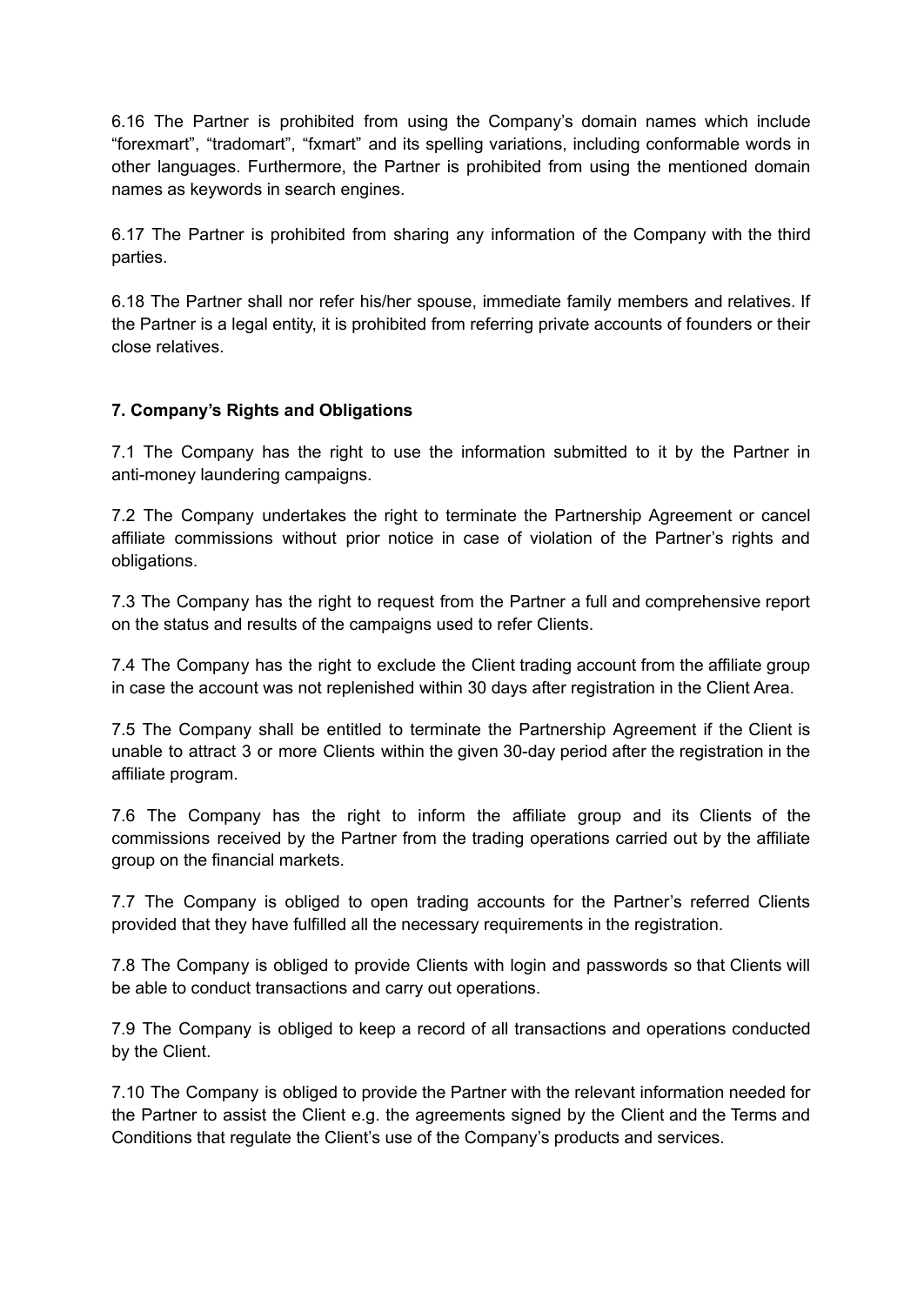7.11 The Company is obliged to pay the Partner for his or her services as indicated in the Partnership Agreement.

7.12 The Company is not liable for any consequences that the Partner's marketing strategies, advertising campaigns, and promotional materials may cause. Any expense shall be paid by the Partner.

7.13 The Company reserves the right to terminate this Partnership Agreement if the Partner refuses to stop using promotional materials upon request of the Company.

7.14 The Company has the right to require the Partner to pass verification by providing proof of identity such as a scanned copy of a passport/ID or a notarized copy of such documents. Verification of the affiliate account shall be deemed non-obligatory. However, the Company reserves the right to restrict access of non-verified accounts to certain services. In this case, the Partner should verify his/her account. Furthermore, the Partner shall be responsible for the authenticity of the IDs (copies). The Partner acknowledges the Company's right to contact law enforcement agencies of the country where the ID was issued to confirm its authenticity if it is questionable. Should the ID document be found to be a forgery, the Company shall be entitled to bring the Partner to justice pursuant to the current legislation of the country where the ID was issued.

7.15 In case of the Partner breaching this Partnership Agreement or failing to perform any obligations under it, the Company reserves the right to terminate the present Agreement at its sole discretion and exclude all Clients from the affiliate group as well as from performing other actions stipulated in the present Agreement and its Appendices.

#### **8. Dispute Resolution**

8.1 All Parties, namely the Partner, the Company, and the Client, shall solve all disputes by going through the dispute resolution procedure. This means that negotiations and correspondence will be carried out for all disputes.

8.2 The Partner reserves the right to file a claim with the Company within 5 working days of the date upon which the Partner became aware of any event or occurrence alleged to give rise to such a claim.

8.3 The Client reserves the right to file a claim with the Company. The claim must come written or typed or printed on paper and sent to the Company's postal address. The claim may also be sent via email using the Company's official email address which is indicated on the official website. These are the only ways by which the claims will be acknowledged. If the claim was made through forums, telephone, or any other unspecified means of communication, it shall not be taken into consideration.

8.4 The claim must contain the following information:

8.4.1 The first and second name of either the Partner or the Partner's Company

8.4.2 The affiliate account number

8.4.3 A concise description of the dispute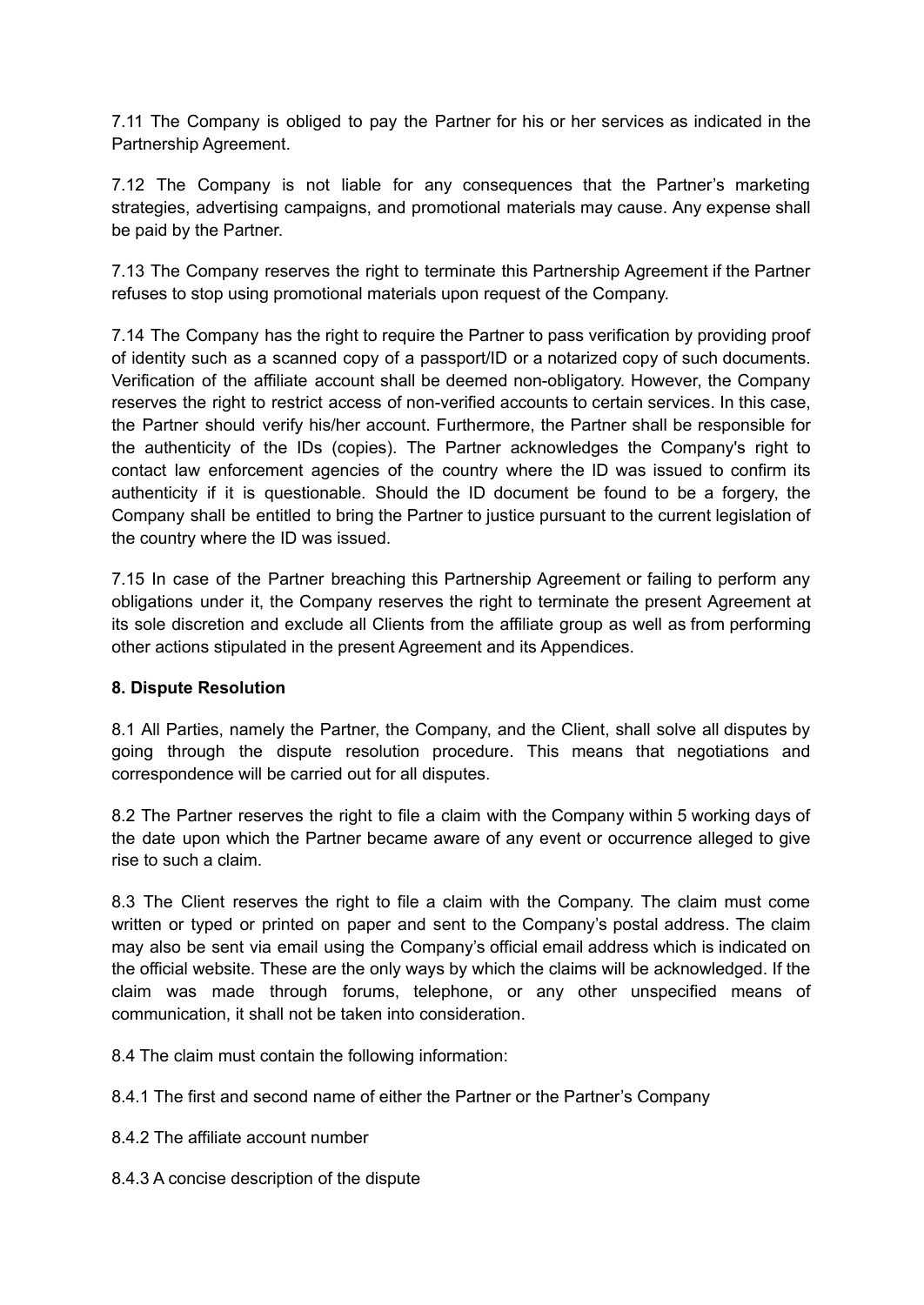8.4.4 Any detail of the dispute that might help to resolve the dispute.

8.5 The claim should not contain the following details:

8.5.1 Emotional evaluation of a disputable situation;

8.5.2 Expletives, threats, slander, and other verbal abuse towards any of the Parties

8.5.3 Unnecessary details

8.6 The Company has a right to request the Customer/the Partner to provide any information necessary for dispute resolution.

8.7 The Company reserves the right to reject or dismiss any claim that violates the rules of filing claims.

8.8 The Company is obliged to examine all submitted claims. The decision over the claim shall be delivered to the Partner's email within 10 working days from the day the claim was filed.

8.9 Arbitration is allowed for disputes when one of the parties was not satisfied with the result of the dispute or the dispute was not resolved in the specified period under the dispute resolution process. The Partner or the Client may submit a request for arbitration to the Company using the same rules for filing a claim.

# **9. Communication between Parties**

9.1 The Parties shall communicate with one another using only the means of communication specified below:

9.1.1 The trading terminal's email;

9.1.2 The Parties' emails;

9.1.3 By fax;

9.1.4 By phone;

9.1.5 By airmail;

9.1.6 Through the official website via announcements and notices found in the designated sections of the site;

9.1.7 Through messenger applications allowed by the Company such as Skype, ICQ, etc.

9.2 The terms of processing a message received by above-said means of communication is described below:

9.2.1 1 hour after sending the message using the trading terminal's email;

9.2.2 1 hour after sending the message by email;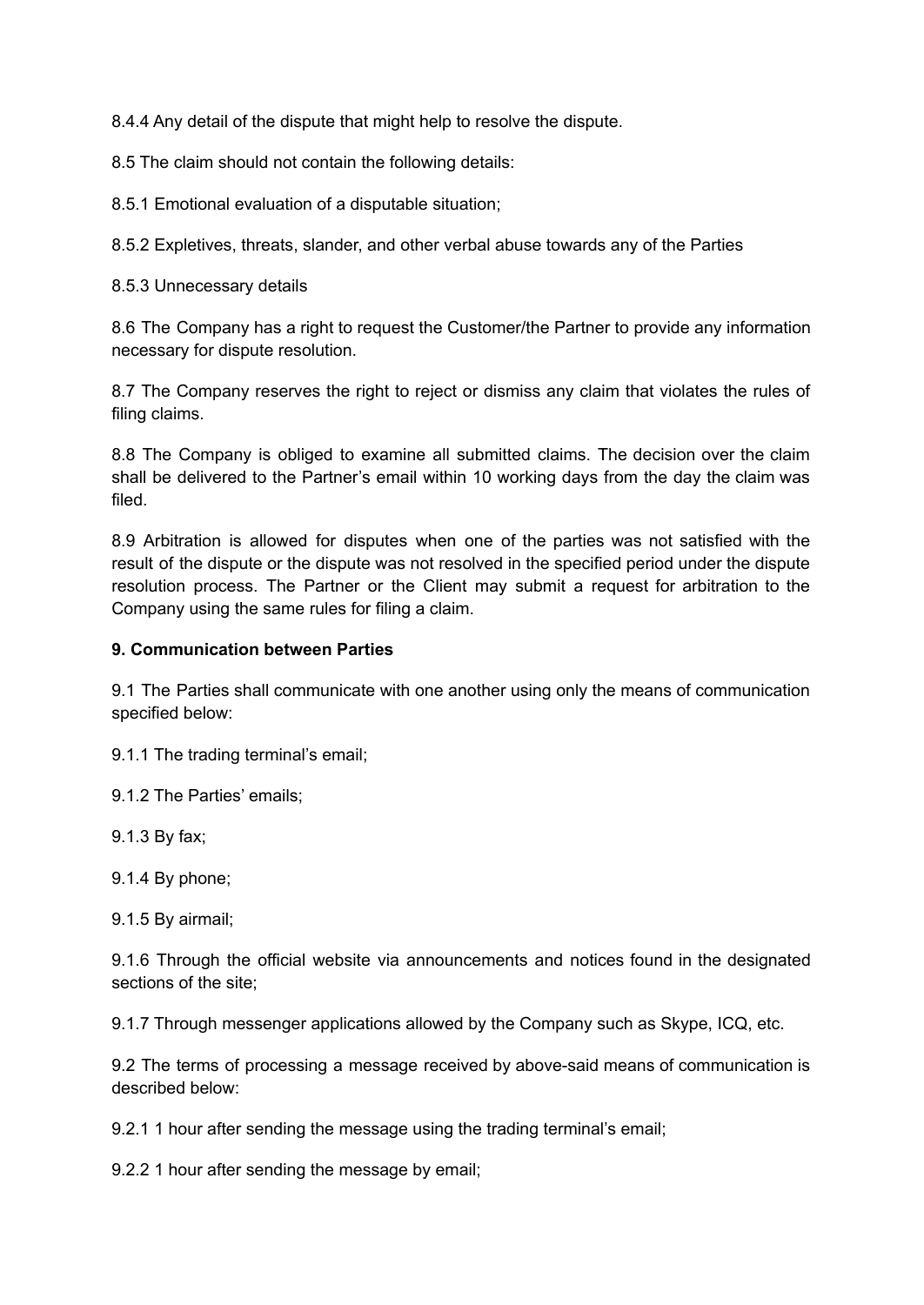9.2.3 1 hour after sending the message by fax;

9.2.4 Immediately after a conversation by phone;

9.2.5 7 calendar days after sending through the postal service;

9.2.6 1 hour after a message was posted on the official website;

9.2.7 Immediately after a chat conversation.

#### **10. Affiliate Commission Payment Terms**

10.1 The Company reserves the right to revise a commission amount and reduce it to 0.5 pip unilaterally on an affiliate account if the daily commission exceeds \$500 while the number of referred active Clients is below 10.

10.2 The Company is obliged to pay the Partner the designated affiliate commission provided that he or she has referred more than 3 active Clients.

10.3 The Company is obliged to pay the Partner the designated affiliate commission as indicated in this Partnership Agreement, Appendix 1. All commissions shall not exceed 50% of the average equity value of all Clients in the affiliate group in a reporting month. The average equity value is calculated as follows: the sum of equity on all Clients' accounts at the beginning and at the end of every reporting month is divided by 2.

10.4 The Company reserves the right to adjust the amount for trades by Clients that have been affected by trading platform faults in calculating commissions. Besides, the Company reserves the right to exclude Clients who are responsible for the trading platform faults from the affiliate group.

10.5 The Company reserves the right to cancel commissions to the Partner and exclude Clients from the affiliate group in case the commission from a Client's trade exceeds the total amount of commissions credited to the affiliate account by at least 30%. This is also applicable if the Partner gets any commission from affiliations that result from referred accounts which are owned by the Partner themselves, the Partner's spouse, the Partner's immediate family, and the Partner's relatives. If the Partner is a legal entity, it is prohibited from getting any commission from private accounts of founders or close relatives.

10.6 The Company reserves the right to cancel commissions to the Partner and exclude Clients from the affiliate group if the Company detects any violation of the Customer Agreement, the Partnership Agreement, the rules of the bonus system, or the corresponding rules and regulation governing this nature of business. Specifically, the Partner is barred from using fraudulent accounts, using strategies aimed at deriving profit from affiliate commissions and rebates to the detriment of the main trading, and using illegal and unethical methods to profit.

10.7 The Company reserves the right to cancel commissions to the Partner and exclude Clients from the affiliate group or even terminate this Partnership Agreement in case the registration data of a Client coincides with a Partner as this will mean violation of terms and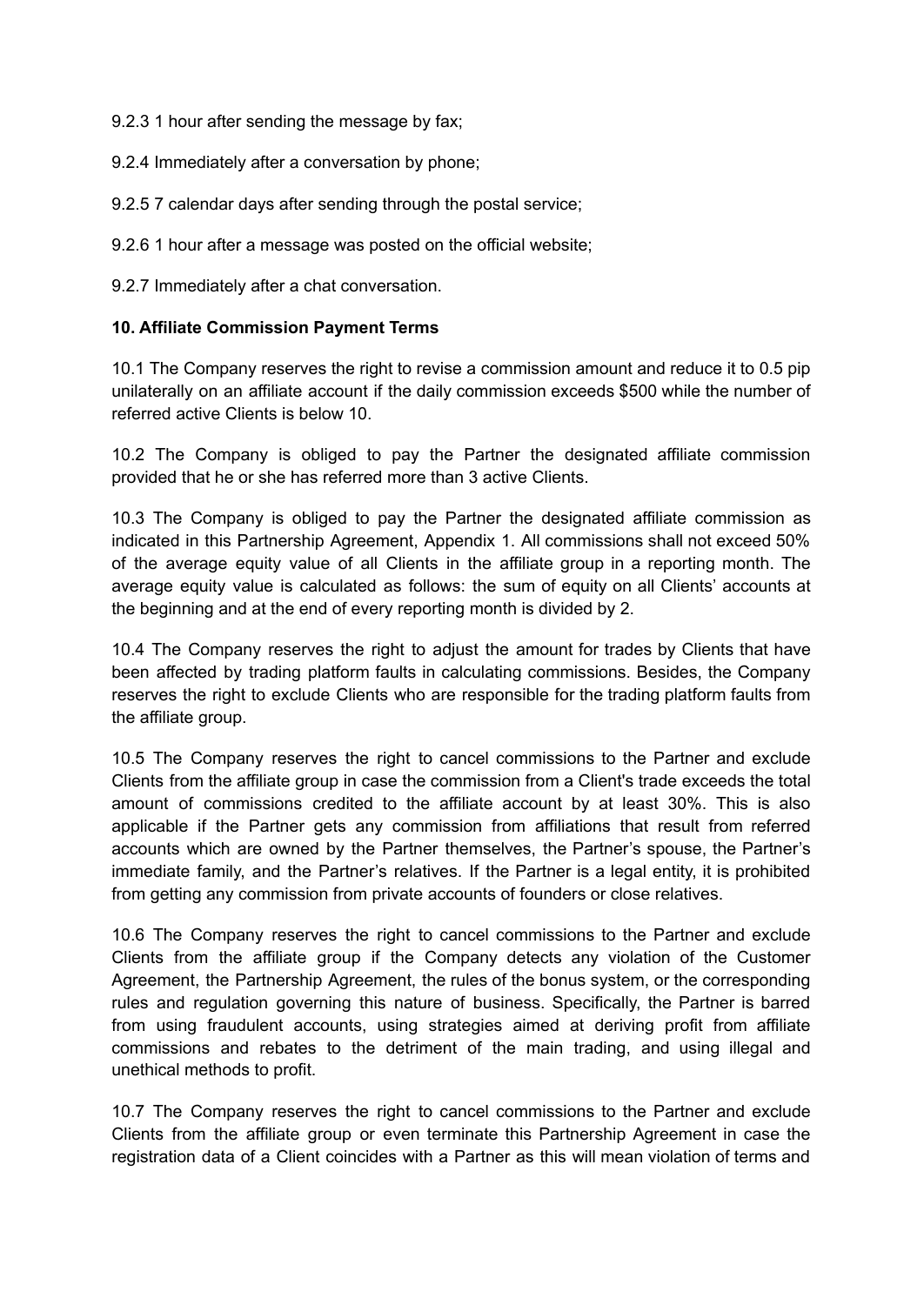conditions of this Agreement. Furthermore, this is also applicable to Clients and Partners who have been found using the same IP address.

10.8 The Company reserves the right to cancel affiliate commissions from trades whose profits fall below 3 pips. This measure is taken to prevent attempts to gain the commissions of referred Clients especially if they are managed by the Partner.

10.9 The Company reserves the right to cancel commissions or even terminate this Partnership Agreement if the Partner is found referring Clients in illegal and unethical ways as specified in this Agreement. Furthermore, the Company reserves the right to exclude Clients from the affiliate group if they are found to have been successfully attracted through such methods.

10.10 The Company reserves the right to cancel commissions from trades whose margins come from bonus funds of the bonus program participants. Moreover, the Company reserves the right to exclude the participant of such bonus programs from the affiliate group. This clause applies to commissions that have already been credited.

10.11 The Company reserves the right to cancel affiliate commission in case a Client from an affiliate group files a claim to the Dealing Department of the Company. The claim which contains an order specifying the way how the Partner received commissions can be used as grounds to terminate this Partnership Agreement.

10.12 The Company reserves the right to adjust affiliate commissions that the Partner receives from a Client's trades whose profits do not exceed 5 pips.

10.13 The Company reserves the right to adjust the overall amount of affiliate commissions so that it is no more than 60% of the total deposit in case the total amount of affiliate commissions obtained from any trading account exceeds 60% of the total deposit made by a Client to this account.

10.14 The Partner reserves the right to request for a monthly analysis that will contain the total number of Clients referred, the number of Client accounts, and the review of the Clients' trading operations.

10.15 The commission from referred Clients shall be credited instantly only after the referred Client has closed a trade. In case the Partner and the Client are attached to different servers, the commissions shall be credited the next day after the referred Client closes a trade.

10.16 The Company is obliged to pay commissions to the Partner according to the rules set forth in this Partnership Agreement, Appendix 1.

10.17 The Parties agree to calculate and pay the taxes and other third party fiscal duties on their own.

10.18 The commission system is defined in this Partnership Agreement, Appendix 1 and paid through the specified payment system within the indicated term. In case a credit card is used or any other payment system for the referrals, the specified term may be extended up